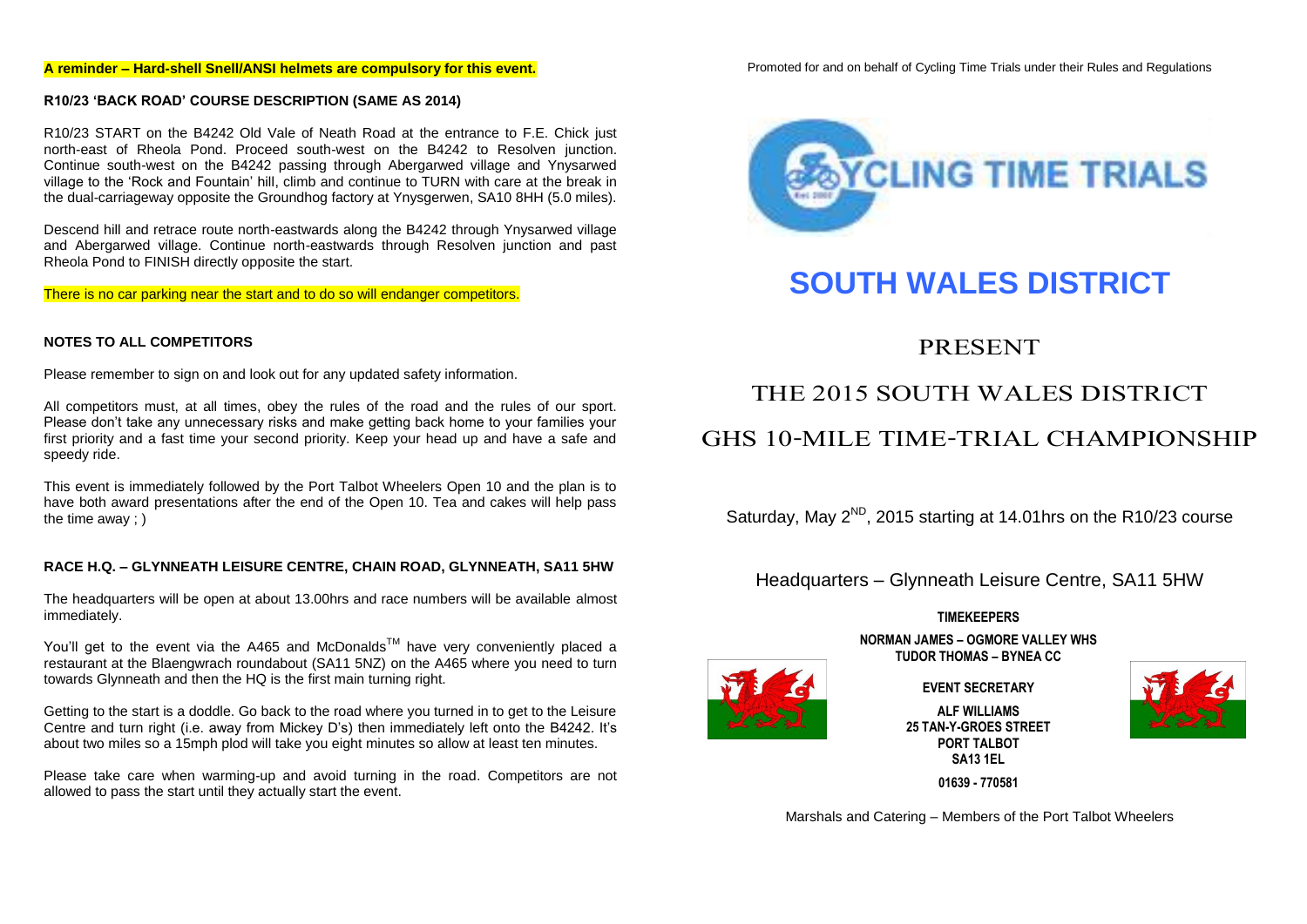| No. | <b>NAME</b>           | CLUB / SCHOOL / TEAM | <b>CAT</b> | <b>START</b> | AWARDS           |
|-----|-----------------------|----------------------|------------|--------------|------------------|
|     | <b>MORGAN HENDRY</b>  | PORT TALBOT WHS      | <b>B16</b> | 14:01        | <b>Fastest R</b> |
|     | <b>DYLAN SHARRATT</b> | PEMBROKESHIRE VELO   | <b>B14</b> | 14:02        | (Fastest E       |
|     | <b>ALEC MORRIS</b>    | <b>ACME WHS</b>      | <b>B15</b> | 14:03        |                  |

| <b>Fastest Rider</b><br>(Fastest Boy and Fastest Girl)                                                                               | Automatic entry to the National Final<br>plus a GHS Medallion presented at the<br>National Final.   |
|--------------------------------------------------------------------------------------------------------------------------------------|-----------------------------------------------------------------------------------------------------|
| 2 <sup>nd</sup> and 3 <sup>rd</sup> Fastest<br>(Boys and Girls)                                                                      | Automatic entry to the National Final<br>plus a GHS Certificate presented at<br>the National Final. |
| Fastest Rider in each<br>Age Category (based on the riders age<br>on the 31 <sup>st</sup> August in the year of the<br>competition). | Automatic entry to the National Final<br>plus a GHS Certificate presented at<br>the National Final. |
| <b>Eastest Team of 3</b><br>(same club, team or school)                                                                              | Automatic entry to the National Final<br>plus a GHS Certificate presented at<br>the National Final. |
| All finishers                                                                                                                        | Commemorative Medal and<br>Certificate.                                                             |

George Herbert Stancer OBE (1878-1962)

The George Herbert Stancer 10-Mile Time Trial Championship is named in tribute to a man of many talents. George Herbert Stancer or GHS as he was known, in his early years was a nationally renowned performer on both cycle and tricycle holding many titles & records.

Throughout his career he was a leading administrator of the sport, taking over the presidency of the CTC in 1920 at a time when the membership was only about 8,500. Almost from the day he took over the membership started to grow again, and he had the satisfaction of seeing it rise to over 50,000 before his retirement in 1945. GHS was also for several years editor of cycling magazine and he continued to be active in the sport until his death in 1963.

After his death a trust fund was established with the aim of promoting and encouraging participation amongst the young. To this end the National Schools 10 mile championship was formed and later adopted by the RTTC in 1970.

N.B. The 2015 PTW 10-mile Open time-trial immediately follows this event

 $CAT = The$  riders age as at 31/08/15.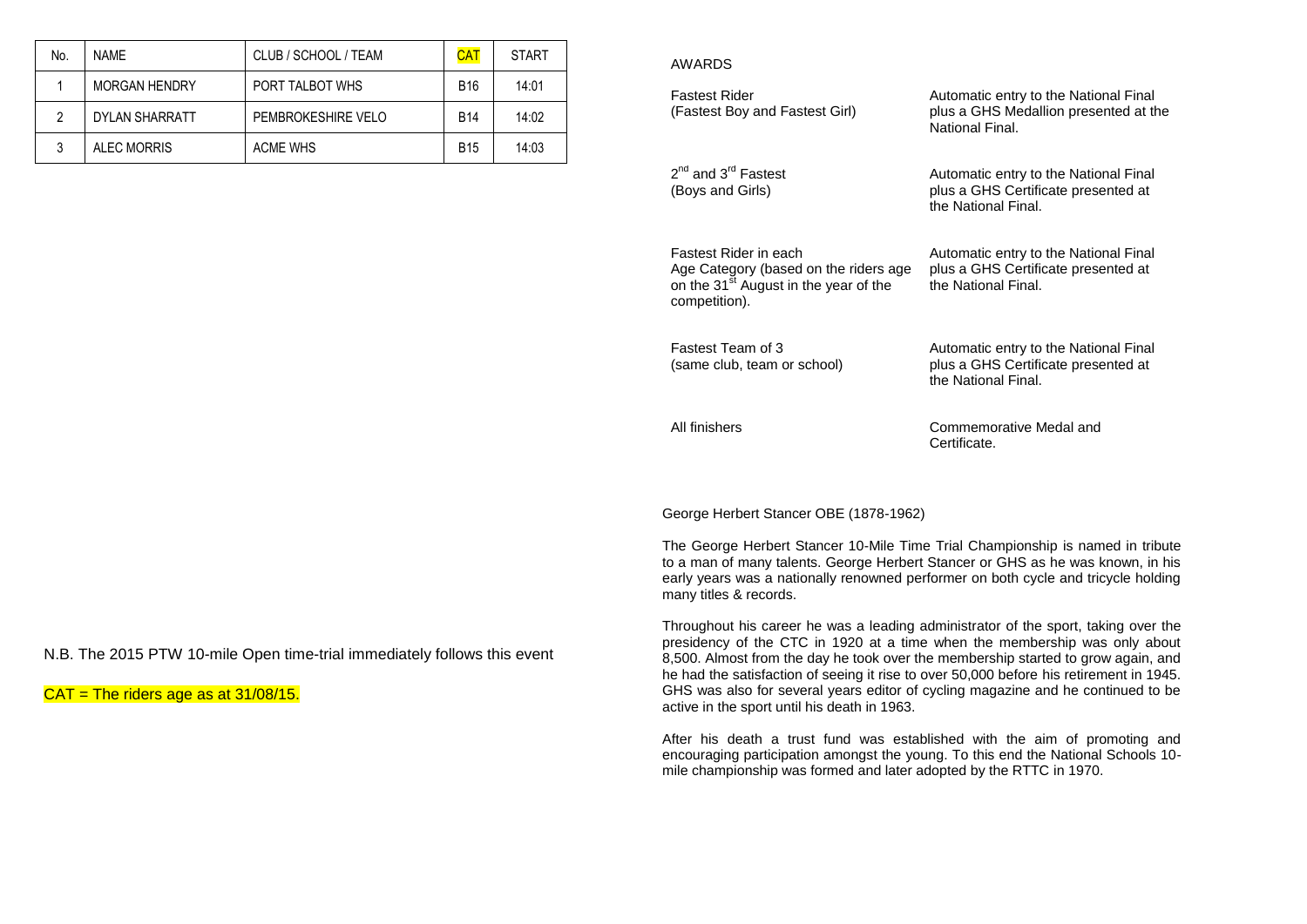#### **R10/23 'BACK ROAD' COURSE DESCRIPTION (SAME AS 2014)**

R10/23 START on the B4242 Old Vale of Neath Road at the entrance to F.E. Chick just north-east of Rheola Pond. Proceed south-west on the B4242 to Resolven junction. Continue south-west on the B4242 passing through Abergarwed village and Ynysarwed village to the 'Rock and Fountain' hill, climb and continue to TURN with care at the break in the dual-carriageway opposite the Groundhog factory at Ynysgerwen, SA10 8HH (5.0 miles).

Descend hill and retrace route north-eastwards along the B4242 through Ynysarwed village and Abergarwed village. Continue north-eastwards through Resolven junction and past Rheola Pond to FINISH directly opposite the start.

There is no car parking near the start and to do so will endanger competitors.

#### **NOTES TO ALL COMPETITORS**

This event is preceded by the GHS District Championship. Apart from being the South Wales District Championship it is also the qualifier for the National GHS Championship due to be held in early September. Please give these young riders every encouragement and please stay for their award presentation.

Please remember to sign on and look out for any updated safety information!

All competitors must, at all times, obey the rules of the road and the rules of our sport. Please don't take any unnecessary risks and make getting back home to your families your first priority and a fast time your second priority. Keep your head up and have a safe and speedy ride.

The CTT, the South Wales Police and the event organiser all strongly recommend the use of Snell/ANSI helmets (compulsory for all riders under 18 years of age).

#### **RACE H.Q. – GLYNNEATH LEISURE CENTRE, CHAIN ROAD, GLYNNEATH, SA11 5HW**

The headquarters will be open at about 13.00hrs and race numbers will be available from about 13.15hrs.

You'll get to the event via the A465 and McDonalds<sup>TM</sup> have very conveniently placed a restaurant at the Blaengwrach roundabout (SA11 5NZ) on the A465 where you need to turn towards Glynneath and then the HQ is the first main turning right.

Getting to the start is a doddle. Go back to the road where you turned in to get to the Leisure Centre and turn right (i.e. away from Mickey D's) then immediately left onto the B4242. It's about two miles so a 15mph plod will take you eight minutes so allow at least ten minutes.

Please take care when warming-up and avoid turning in the road. Competitors are not allowed to pass the start until they actually start the event.

Promoted for and on behalf of Cycling Time Trials under their Rules and Regulations

# **PORT TALBOT WHEELERS C.C.**

**Founded 1926**

### PRESENT AN OPEN 10 MILE TIME-TRIAL



■ "The unofficial Veteran's World Championships"

Saturday, May 2<sup>nd</sup>, 2015 starting at 14.07hrs on the R10/23 'Back Road'

(Preceded by the GHS District Championship, starting at 14.01hrs)

Headquarters – Glynneath Leisure Centre, SA11 5HW

# **AWARDS LIST**

| Fastest Rider - £30 | Fastest Vet on Std - £20      |
|---------------------|-------------------------------|
| $2nd$ Fastest - £20 | $2nd$ Vet on Std - £15        |
| $3rd$ Fastest - £10 | $3rd$ Vet on Std - £10        |
| Fastest Lady - £15  | Fastest Lady Vet on Std - £10 |

# Team of 3 Riders - £30

Strictly one prize per rider (except team) but 'unused' prizes will be passed down!

### **TIMEKEEPERS**

NORMAN JAMES – OGMORE VALLEY WHS TUDOR THOMAS – BYNEA CC

EVENT SECRETARY

ALF WILLIAMS 25 TAN-Y-GROES STREET PORT TAI BOT SA13 1EL

01639 - 770581